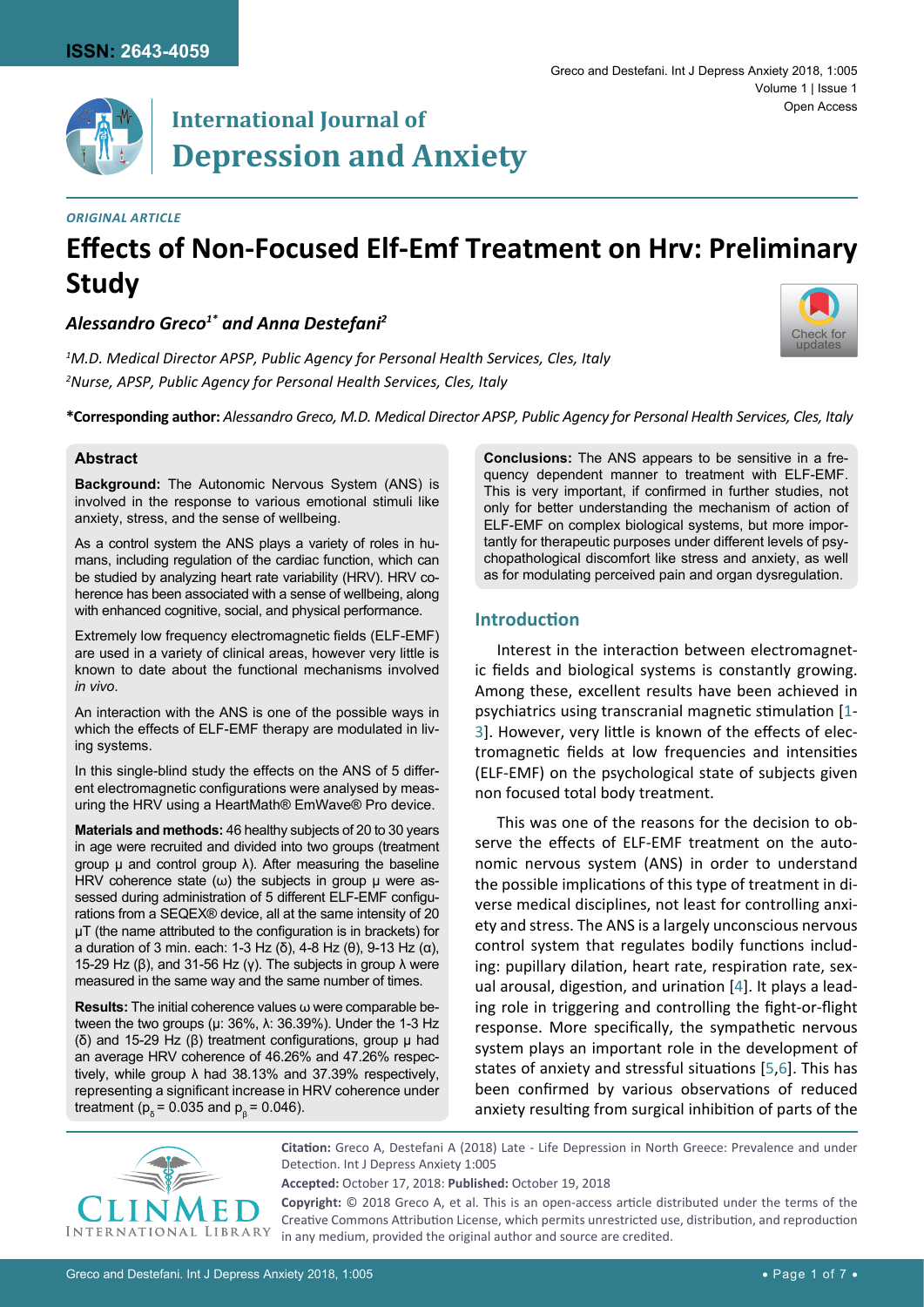ISSN: 2643-4059

sympathetic system [[7](#page-5-5),[8](#page-5-6)]. Consequently, the ability to modulate the action of the sympathetic system could be useful for treating extreme moods involving anxiety and stress. It is estimated that a third of the population suffer from anxiety [[9](#page-5-7)], and so the most conservative, non-invasive approach possible, with limited or no side effects, is very desirable.

Heart Rate Variability (HRV) is the physiological phenomenon of variation in the time interval between heartbeats [[10](#page-5-8)]. It is measured as the variation in the beat-to-beat (R-R') interval. In addition to its important prognostic applications in cardiology, as a precursor of mortality following myocardial infarction [[11](#page-5-9)], HRV can also be usefully applied in psychophysiology. Two different components are presents in HRV: high frequency (HF: 0.15-0.4 Hz) and low frequency (LF: 0.04-0.15 Hz). At the actual knowledge [[12](#page-5-10),[13](#page-5-11)], HF component is generally believed to be the originated by Vagus nerve, while the LF has been thought to be of both sympathetic and vagus origin with more incidence by the sympathetic origin. HRV is closely linked to emotional stimulation, with the HF component of the HRV profile decreasing under extreme time pressure, emotional stress [[14](#page-5-12)], and high levels of anxiety [[15](#page-5-13)], which is probably related to raised attention focus and motor inhibition [[15](#page-5-13)]. HRV is found to be lower in individuals that report higher levels of worry [[16](#page-5-14)]. Individuals suffering from post-traumatic stress disorder (PTSD) typically display a lower HF component, but with a higher LF component. In addition, PTSD patients have been seen to demonstrate no LF or HF reactivity on recollection of traumatic events [[17](#page-5-15)].

The Polyvagal Theory [[18](#page-5-16)] describes ANS pathways mediating HRV, emphasizing the importance of HRV for assessing vagal outflow to the heart. The theory divides up HRV according to frequency domain characteristics. Emphasis is placed on respiratory sinus arrhythmia, which is transmitted by a neural pathway distinct from other HRV components [[19](#page-5-17)]. Evidence for a polyvagal coronary control mechanism exists in both anatomic [[20](#page-5-18)] and physiological [[21](#page-5-19)] data.

The effects of ELF-EMF on anxiety have already been studied by other authors, with contradictory results: on one hand an increase in the level of anxiety was observed correlated with an increase in oxidative stress in the hypothalamus [[22](#page-5-20)], but other studies have not observed any obvious induction of anxiety in subjects exposed to ELF-EMF [[23](#page-5-21),[24](#page-5-22)]. It is interesting to note that other studies using ELF-EMF have instead shown the effectiveness of the same in reducing oxidative stress [[25](#page-6-0)- [29](#page-6-1)] and thus offering therapeutic potential in various clinical areas.

Finally, the correlation between HRV and anxiety was previously investigated in other studies, for both diagnostic [[30-](#page-6-2)[32](#page-6-3)] and therapeutic [[3](#page-5-1)] ends. Cardiac coherence has been associated with a general sense of wellbeing and improved cognitive, social, and physical

performance [[33](#page-6-4)]. Some studies on healthy subjects have revealed that during the experience of positive emotions a sine wave-like pattern naturally emerges in the heart rhythms without any conscious changes in breathing [[34](#page-6-5),[35](#page-6-6)]. An increase in HRV coherence correlated with an increase in cerebral activity observed on EEG has been observed in a study on autogenic training [[36](#page-6-7)]. Another study conducted on middle school students with attention deficit hyperactivity disorder showed significant improvements in short and longterm memory, ability to focus, and significant improvements in behaviour both at home and in school [[37](#page-6-8)]. It has also been demonstrated that enhanced HRV coherence [[38-](#page-6-9)[40](#page-6-10)] reduces anxiety and stress levels and strengthens emotional controls [[38](#page-6-9)] among musicians under the effects of stage fright [[40](#page-6-10)].

One study was conducted using heartbeat-evoked potentials, with evidence that using paced breathing at a 10-second rhythm led not only to increased coherence in the rhythms as expected, but also increased the N200 amplitude potential in the EEG heartbeat-evoked potentials, which indicates increased afferent input [[41](#page-6-11)].

This aspect is particularly important as regards, for example, pain therapy. It has been demonstrated that thalamic pain pathways in the spinal cord are inhibited by increases in vagal afferent nerve traffic over normal intrinsic levels [[42](#page-6-12),[43](#page-6-13)].

In the present study the authors wanted to try and identify a possible modulation effect on HRV through the non focused administration of ELF-EMF at particularly low intensity (20 µT), on a voluntary group of healthy subjects.

# **Materials and Methods**

This single-blind case-control study was conducted within the Public Agency for Personal Health Services (APSP, retirement home) "Santa Maria", located in Cles (TN, Italy).

The study recruited 46 voluntary healthy subjects between 20 and 30 years: 32 women and 14 men, 50% of the men and women were assigned to group  $\mu$ , and the remaining 50% to group λ.

Throughout the entire period of data acquisition for the study, none of the subjects were informed regarding the nature and purpose of the same: the only information given regarded the type of therapy with ELF-EMF that was to be used (form of treatment, duration, and possible negative effects), and that HRV would be measured. Nobody in the 2 groups was informed whether they belonged to the treatment or control group. The measurements were all taken between 3 p.m. and 6 p.m. in the afternoon.

The SEQEX® device used for the study is produced and distributed by the Italian company S.I.S.T.E.M.I. srl (Trento, Italy), and certified CSQ ISO-13485. These de-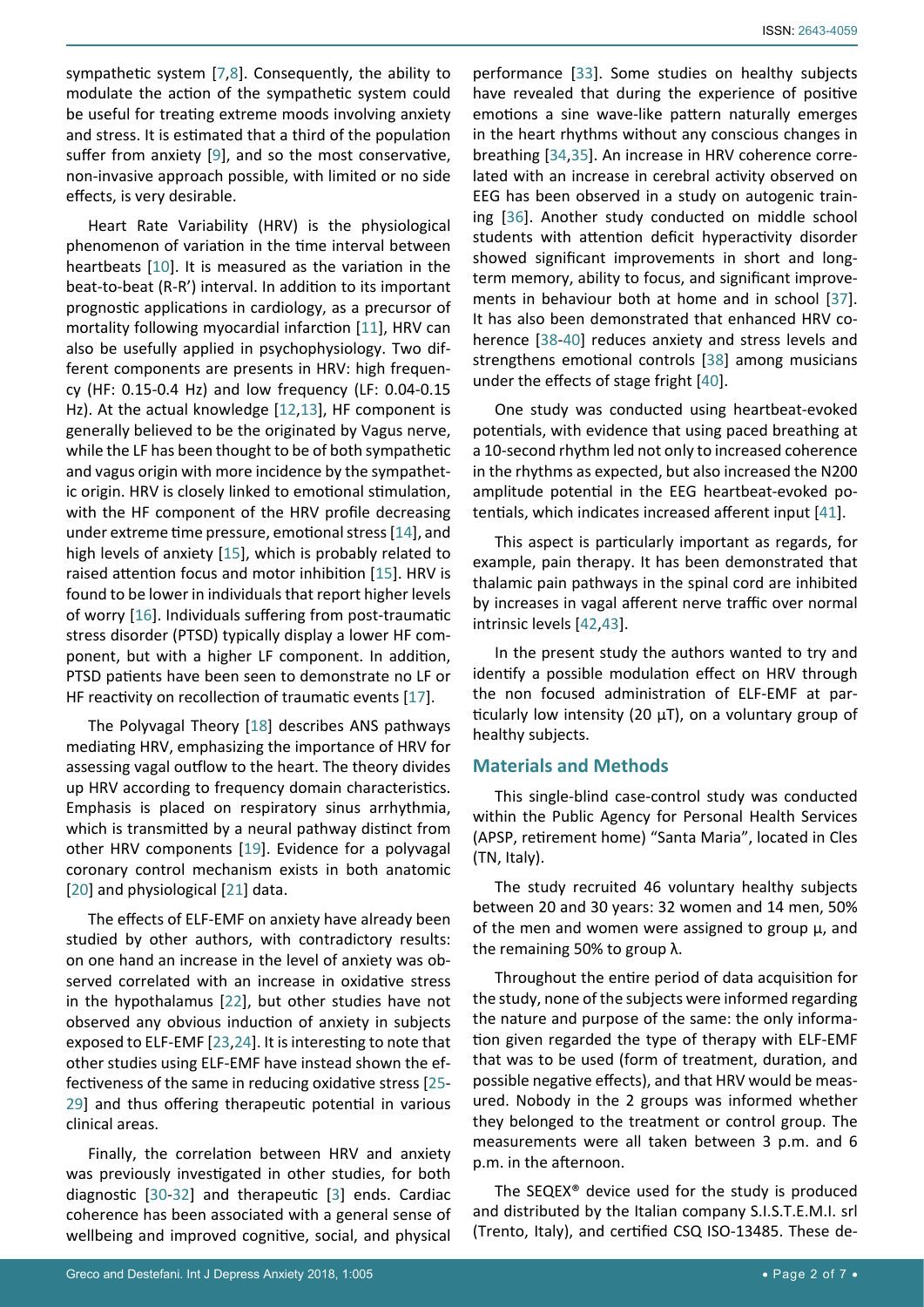| Configuration         | <b>Step</b> | Intensity (µt) | <b>Frequency (Hz)</b> | Time-On (S) | Time-Off (S) |
|-----------------------|-------------|----------------|-----------------------|-------------|--------------|
| A                     |             | 20             |                       | 5           |              |
|                       |             | 20             | 2                     | 5           |              |
|                       | 3           | 20             | 3                     | 5           |              |
| $\boldsymbol{\Theta}$ |             | 20             | 4                     | 5           |              |
|                       |             | 20             | 6                     | 5           |              |
|                       | 3           | 20             | 8                     | 5           |              |
| A                     |             | 20             | 9                     | 5           |              |
|                       |             | 20             | 11                    | 5           |              |
|                       | 3           | 20             | 13                    | 5           |              |
| B                     |             | 20             | 15                    | 5           |              |
|                       |             | 20             | 22                    | 5           |              |
|                       | 3           | 20             | 29                    | 5           |              |
|                       |             | 20             | 31                    | 5           |              |
|                       | 2           | 20             | 43                    | 5           |              |
|                       | 3           | 20             | 56                    | 5           |              |

<span id="page-2-0"></span>**Table 1:** Electromagnetic fields used in the treatment. Each step had a duration of 1 minute.

vices can produce complex electromagnetic fields using an analogical mechanism, across a frequency range of 1 to 80 Hz and at intensities of 1 to 20 µT (ranges in the Adey's Window) [[44](#page-6-16)]. The field parameters are tested by the manufacturers using specialized instrumentation, specifically a Gaussmeter GM 08 produced by the Hirst company. The administration of the electromagnetic field produced by the control unit of the treatment device (on which the electromagnetic field parameters are set), is achieved using a mat containing a Helmholtz coil that generates the ELF-EMF. Patients lie on the mat and receive non-focused total body treatment with the electromagnetic fields set on the control unit.

In this single-blind study, 5 different electromagnetic configurations (brain EEG/MEG frequencies) were tested, each in turn comprising 3 frequency-intensity pairs (called "steps"), with an alternating field emission time-on and time-off (expressed in seconds). In each of the steps a sinusoidal wave with an abundance of harmonics was emitted. The 5 different configurations were labelled with the Greek letters corresponding to the brain waves of the same frequencies (δ, θ, α, β, γ). The characteristics of each configuration are reported in the following [Table 1](#page-2-0).

Each emitted configuration had a duration of 3 minutes.

The members of group μ were tested first without administration of any ELF-EMF but with the device switched on (measurement labelled ω), and subsequently once for each of the configurations listed in the table. The members of group  $λ$  were measured in the same way, always with the device switched on but not administering ELF-EMF. All the subjects in the study were thus assessed 6 times.

Treatment was administered using a mat for non-focused total body treatment: the volunteers were measured lying down with their eyes closed. The wooden couch supporting the mat was positioned so that the subjects could not see whether the control unit was operating or otherwise. This, combined with the lack of perception when the field is administered, meant that

the subjects were unaware whether they belonged to the treatment or control groups.

Between each two distinct assessments, subjects were requested to stand up and remain standing for 3 minutes away from the treatment mat.

All the treatments were conducted with the same device and in the same environment, the integrative medicine clinic at the APSP Santa Maria, Cles.

## **HRV**

HRV reflects the synergic action of the two components of the ANS, which in a physiological situation act to maintain cardiac functionality at an optimum state for the subject, and enable suitable responses to external stimuli, with the parasympathetic system reducing the heart rhythm in calm situations, and the sympathetic system increasing it in stressful situations [[45](#page-6-14)].

HRV was measured using the HeartMath® EmWave® Pro device [[45](#page-6-14)[-47](#page-6-15)], which measures HRV with an ear sensor and returns a variability value in real time generated by a hardware/software system (EmWave Pro desktop). The software uses the HRV measurement as a basis to establish a coherence score, calculated as a ratio between the low frequency component of the HRV (00.4-0.15 Hz) divided by the sum of the high frequency (0.15-0.4 Hz) and very low frequency  $(0.01\,0.04$  Hz) [[34](#page-6-5)]. Coherence is expressed with three coloured bars (green indicating a state of high coherence, blue average coherence, and red incoherence) and a numeric percentage value, with the sum of the three coherence states totalling 100%.

The specific algorithms implemented in the software by the developers to transform HRV frequencies into coherence scores are unknown to the researchers.

According to the explanations of the device manufacturers, the coherence scores are based on how symmetrical the wave-like HRV pattern is:

Red bar: percentage time of no wave-like activity in the HRV wave;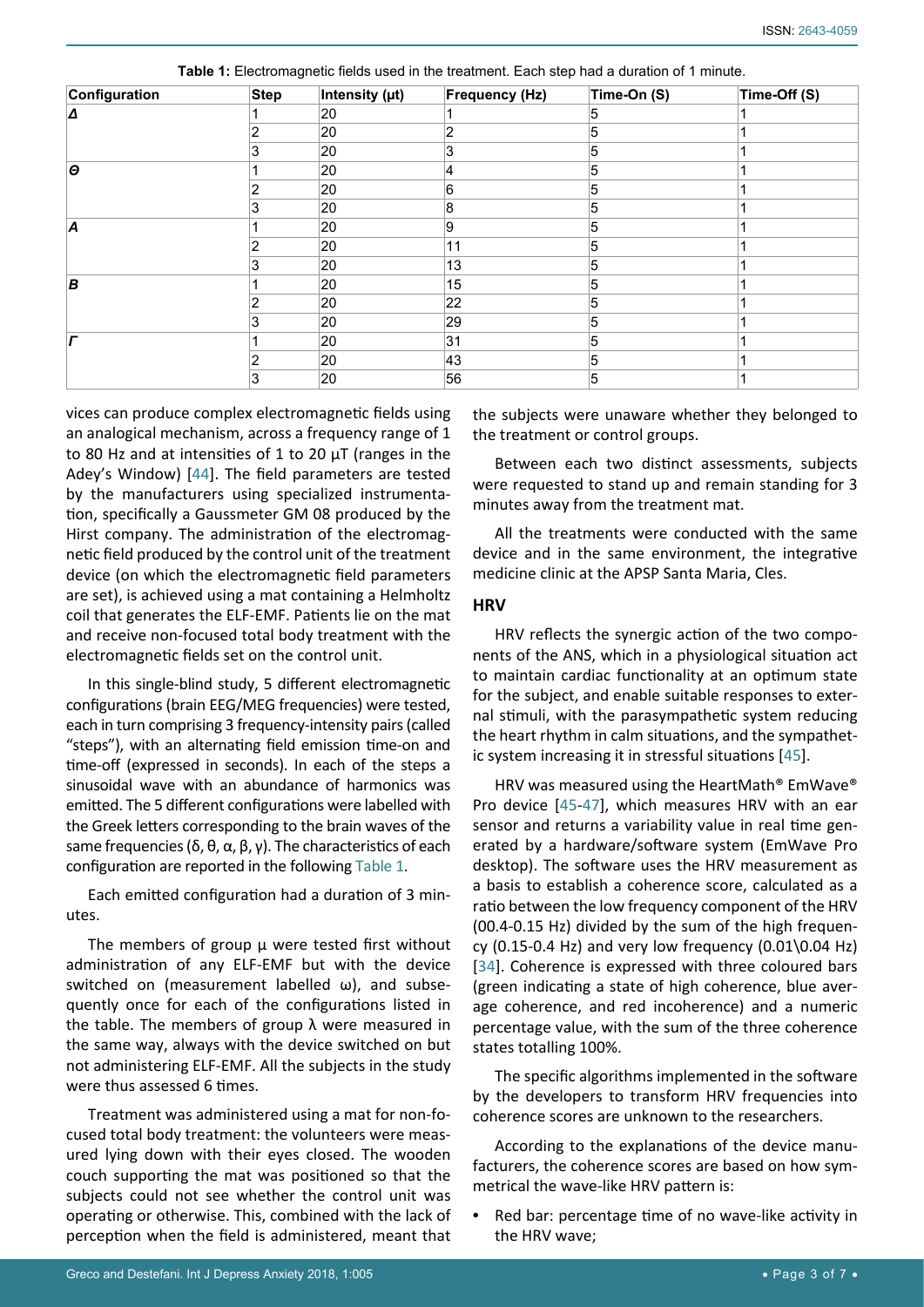<span id="page-3-0"></span>**Table 2:** The values from the 6 different measurements from groups μ (treated with ELF-EMF apart from measurement ω) and λ. Each subject is indicated with their group letter and number. The sex of each subject is also indicated. In the second column the sex of participant is reported ( $\varphi$  = female,  $\varphi$  = male).

|                |                    | ω       | δ      | θ       | α       | β        | γ        |
|----------------|--------------------|---------|--------|---------|---------|----------|----------|
| <b>μ1</b>      | $\frac{1}{2}$      | 41.00%  | 41.00% | 32.00%  | 27.00%  | 42.00%   | 36.00%   |
| $\mu$ 2        | 8                  | 21.00%  | 58.00% | 70.00%  | 55.00%  | 76.00%   | 67.00%   |
| $\mu$ 3        | 8                  | 32.00%  | 39.00% | 32.00%  | 68.00%  | 48.00%   | 63.00%   |
| µ <sub>4</sub> | $\frac{1}{2}$      | 95.00%  | 85.00% | 91.00%  | 88.00%  | 94.00%   | 100.00%  |
| µ <sub>5</sub> | $\overline{P}$     | 21.00%  | 0.00%  | 0.00%   | 16.00%  | $0.00\%$ | 0.00%    |
| $\mu$ 6        | 8                  | 33.00%  | 46.00% | 52.00%  | 36.00%  | 42.00%   | 55.00%   |
| $\mu$ 7        | 8                  | 93.00%  | 78.00% | 61.00%  | 78.00%  | 56.00%   | 53.00%   |
| $\mu$ 8        | $\varphi$          | 0.00%   | 16.00% | 30.00%  | 18.00%  | 4.00%    | 19.00%   |
| $\mu$ 9        | $\varphi$          | 18.00%  | 34.00% | 12.00%  | 34.00%  | 45.00%   | 24.00%   |
| $\mu$ 10       | $\overline{P}$     | 40.00%  | 54.00% | 46.00%  | 45.00%  | 32.00%   | 20.00%   |
| µ11            | $\varphi$          | 40.00%  | 42.00% | 32.00%  | 27.00%  | 43.00%   | 36.00%   |
| µ12            | 8                  | 21.00%  | 60.00% | 70.00%  | 54.00%  | 76.00%   | 67.00%   |
| µ13            | $\varphi$          | 21.00%  | 37.00% | 46.00%  | 54.00%  | 38.00%   | 40.00%   |
| µ14            | $\varphi$          | 100.00% | 72.00% | 100.00% | 100.00% | 100.00%  | 82.00%   |
| µ15            | $\varphi$          | 39.00%  | 50.00% | 69.00%  | 69.00%  | 59.00%   | 78.00%   |
| µ16            | $\frac{1}{1}$      | 15.00%  | 36.00% | 9.00%   | 6.00%   | 66.00%   | 13.00%   |
| µ17            | $\varphi$          | 12.00%  | 55.00% | 12.00%  | 18.00%  | 18.00%   | $0.00\%$ |
| µ18            | 8                  | 88.00%  | 88.00% | 97.00%  | 81.00%  | 88.00%   | 58.00%   |
| µ19            | $\varphi$          | 15.00%  | 30.00% | 33.00%  | 24.00%  | 13.00%   | 24.00%   |
| $\mu$ 20       | 8                  | 27.00%  | 30.00% | 6.00%   | 12.00%  | 6.00%    | 26.00%   |
| $\mu$ 21       | $\varphi$          | 33.00%  | 18.00% | 4.00%   | 12.00%  | 52.00%   | 36.00%   |
| $\mu$ 22       | $\varphi$          | 13.00%  | 40.00% | 9.00%   | 10.00%  | 67.00%   | 13.00%   |
| $\mu$ 23       | $\varphi$          | 10.00%  | 55.00% | 12.00%  | 18.00%  | 22.00%   | $0.00\%$ |
| λ1             | $\varphi$          | 41.00%  | 40.00% | 37.00%  | 33.00%  | 42.00%   | 36.00%   |
| $\lambda$ 2    | 8                  | 30.00%  | 38.00% | 40.00%  | 40.00%  | 35.00%   | 32.00%   |
| $\lambda$ 3    | 8                  | 32.00%  | 39.00% | 32.00%  | 29.00%  | 30.00%   | 40.00%   |
| $\lambda$ 4    | $\varphi$          | 93.00%  | 90.00% | 91.00%  | 88.00%  | 92.00%   | 100.00%  |
| $\lambda$ 5    | $\mathsf{P}$       | 21.00%  | 17.00% | 16.00%  | 20.00%  | 20.00%   | 18.00%   |
| $\lambda 6$    | 8                  | 38.00%  | 43.00% | 46.00%  | 36.00%  | 40.00%   | 50.00%   |
| $\lambda$ 7    | 8                  | 95.00%  | 83.00% | 90.00%  | 83.00%  | 81.00%   | 82.00%   |
| $\lambda8$     | $\frac{1}{2}$      | 0.00%   | 9.00%  | 15.00%  | 15.00%  | 5.00%    | 19.00%   |
| $\lambda$ 9    | $\overline{P}$     | 20.00%  | 31.00% | 16.00%  | 29.00%  | 21.00%   | 18.00%   |
| $\lambda$ 10   | $\varphi$          | 38.00%  | 40.00% | 46.00%  | 45.00%  | 40.00%   | 20.00%   |
| $\lambda$ 11   | $\varphi$          | 35.00%  | 39.00% | 37.00%  | 30.00%  | 37.00%   | 36.00%   |
| $\lambda$ 12   | 8                  | 28.00%  | 35.00% | 31.00%  | 40.00%  | 28.00%   | 33.00%   |
| $\lambda$ 13   | $\varphi$          | 30.00%  | 33.00% | 31.00%  | 29.00%  | 32.00%   | 32.00%   |
| λ14            | $\varphi$          | 94.00%  | 94.00% | 100.00% | 95.00%  | 95.00%   | 93.00%   |
| $\lambda$ 15   | $\varphi$          | 37.00%  | 37.00% | 40.00%  | 38.00%  | 37.00%   | 50.00%   |
| $\lambda$ 16   | $\varphi$          | 18.00%  | 13.00% | 9.00%   | 20.00%  | 20.00%   | 13.00%   |
| $\lambda$ 17   | $\varphi$          | 15.00%  | 13.00% | 12.00%  | 18.00%  | 15.00%   | 19.00%   |
| $\lambda$ 18   | 8                  | 50.00%  | 53.00% | 47.00%  | 55.00%  | 50.00%   | 46.00%   |
| $\lambda$ 19   | $rac{Q}{\pm}$      | 29.00%  | 30.00% | 33.00%  | 24.00%  | 28.00%   | 30.00%   |
| $\lambda$ 20   | 8                  | 29.00%  | 30.00% | 25.00%  | 38.00%  | 35.00%   | 26.00%   |
| $\lambda$ 21   | $rac{Q}{T}$        | 33.00%  | 31.00% | 40.00%  | 26.00%  | 38.00%   | 36.00%   |
| λ22            | $rac{Q}{\pm}$      | 21.00%  | 29.00% | 30.00%  | 27.00%  | 24.00%   | 13.00%   |
| $\lambda$ 23   | $\curvearrowright$ | 10.00%  | 10.00% | 12.00%  | 18.00%  | 15.00%   | 9.00%    |

- **•**  Blue bar: percentage time of some wave-like activity;
- **•**  Green bar: percentage time of marked wave-like activity.

This study considered only the green indicator of high coherence.

#### **Results**

The following results were obtained ([Table 2\)](#page-3-0) with the average scores [\(Table 3](#page-3-1)) from the 6 measurements

<span id="page-3-1"></span>

|  |                                        | <b>Table 3:</b> The average values obtained from the 6 different |  |  |
|--|----------------------------------------|------------------------------------------------------------------|--|--|
|  |                                        | measurements for groups $\mu$ (treated with ELF-EMF apart from   |  |  |
|  | measurement $\omega$ ) and $\lambda$ . |                                                                  |  |  |

|   | μ      |        |
|---|--------|--------|
| ω | 36.00% | 36.39% |
| δ | 46.26% | 38.13% |
| θ | 40.22% | 38.09% |
| α | 41.30% | 38.09% |
| β | 47.26% | 37.39% |
|   | 39.57% | 37.00% |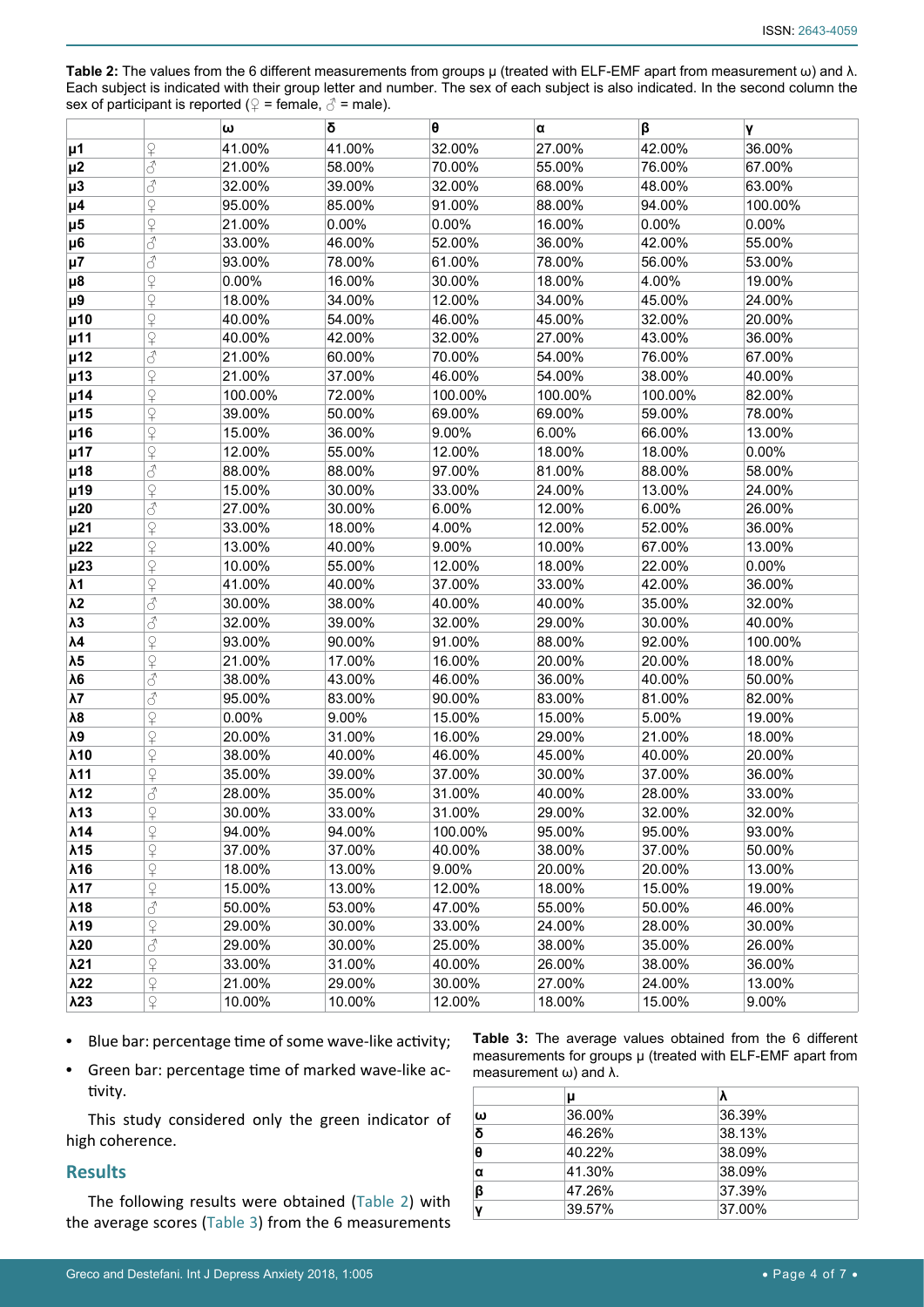<span id="page-4-0"></span>

from groups  $\mu$  and  $\lambda$  [Figure 1](#page-4-0).

In the initial measurement  $\omega$  both groups were essentially the same with a coherence value around 36%.

Administration of ELF-EMF in the 4-8 Hz (θ), 9-13 Hz (α), and 31-56 Hz (γ) ranges did not produce significant variations in group  $\mu$  compared to group  $\lambda$ .

After administering total body ELF-EMF in the 1-3 Hz (δ) range, an increase was recorded in coherence in group  $\mu$  with an average of 46.26% compared to 38.13% in group  $\lambda$  ( $p_s$  = 0.035). Similarly, administration of ELF-EMF in the 15-29 Hz (β) range led to an increase in coherence in group  $\mu$  (average 47.26%) compared to group λ (average 37.39%) representing a statistically significant variation in HRV ( $p<sub>g</sub> = 0.046$ ).

# **Discussion**

In the light of the above regarding coherence levels, and the available literature on the modification of anxiety levels using ELF-EMF [[22-](#page-5-20)[24](#page-5-22)], a single-blind study was designed on healthy subjects between 20 and 30 years in order to investigate how ANS is influenced by non-focused total body therapy. Similar studies was already available in literature [[48](#page-6-17)[-53](#page-6-18)], with results confirming those of the present study, and only one study [[54](#page-6-19)] in which no effects were observed on HRV. Of these studies, three [[48](#page-6-17),[52](#page-6-20),[53](#page-6-18)] explored the effects of 16Hz EMF ( $\beta$  EEG/MEG frequency), the others [[49-](#page-6-21)[51](#page-6-22),[54](#page-6-19)] studied the 50Hz frequency. Only a study [[49](#page-6-21)] observed different HRV answer with different EMF patterns (same frequency of 16Hz, but different pulsation frequencies).

According to this bibliographic knowledge, our study is the first in which a frequency-dependent effect on HRV is observed.

The study subjects were all tested after working hours and therefore in an augmented state of tiredness and stress induced by the previous work activity. The measurements were conducted from October 2017 until May 2018. The experimental set-up involved always using the same SEQEX® device with the radiant mat placed on top of a wooden massage couch in order to avoid the development of eddy currents. The couch was positioned in such a way that the subjects could not see whether or not the device was effectively administering ELF-EMF. Since the treatment does not produce any sound or bodily sensation it was impossible for the subjects to understand whether treatment was underway or only simulated. In order to avoid a cumulative effect from the various treatment, after each electromagnetic configuration the subjects were asked to get off the mat for 3 minutes.

The 5 programs tested (δ, θ, α, β, γ) were chosen in order to simulate brain EEG/MEG frequencies. The target of the work was studying how people answer to ELF-EMF in range of brain frequencies. The starting hypothesis was investigating if the Nervous System answered to these ELF-EMFs with an adaptative or simulative answer. For this reason, in addition to HRV, in a smaller group EEG also was registered for a parallel study.

As stated earlier, not all the electromagnetic fields used influenced the HRV value, but only those in the 1-3 Hz (δ) and 15-29 Hz (β) ranges, which both induced a significant increase in high HRV coherence ( $p_s = 0.035$ and  $p<sub>a</sub>$  = 0.046), while in the other frequency windows studied the variations were not significant. This result is particularly interesting and surprising if the EEG implications of the two abovementioned rages are considered: δ waves are predominant in deep sleep, while β waves indicate a state of attention. Taking into account the time and context in which the tests were conducted (after work), it could be hypothesised that a presumed condition of accumulated tiredness/stress led to a stronger response to the ELF-EMF that simulated cerebral states of recovery (δ) and attention (β), as if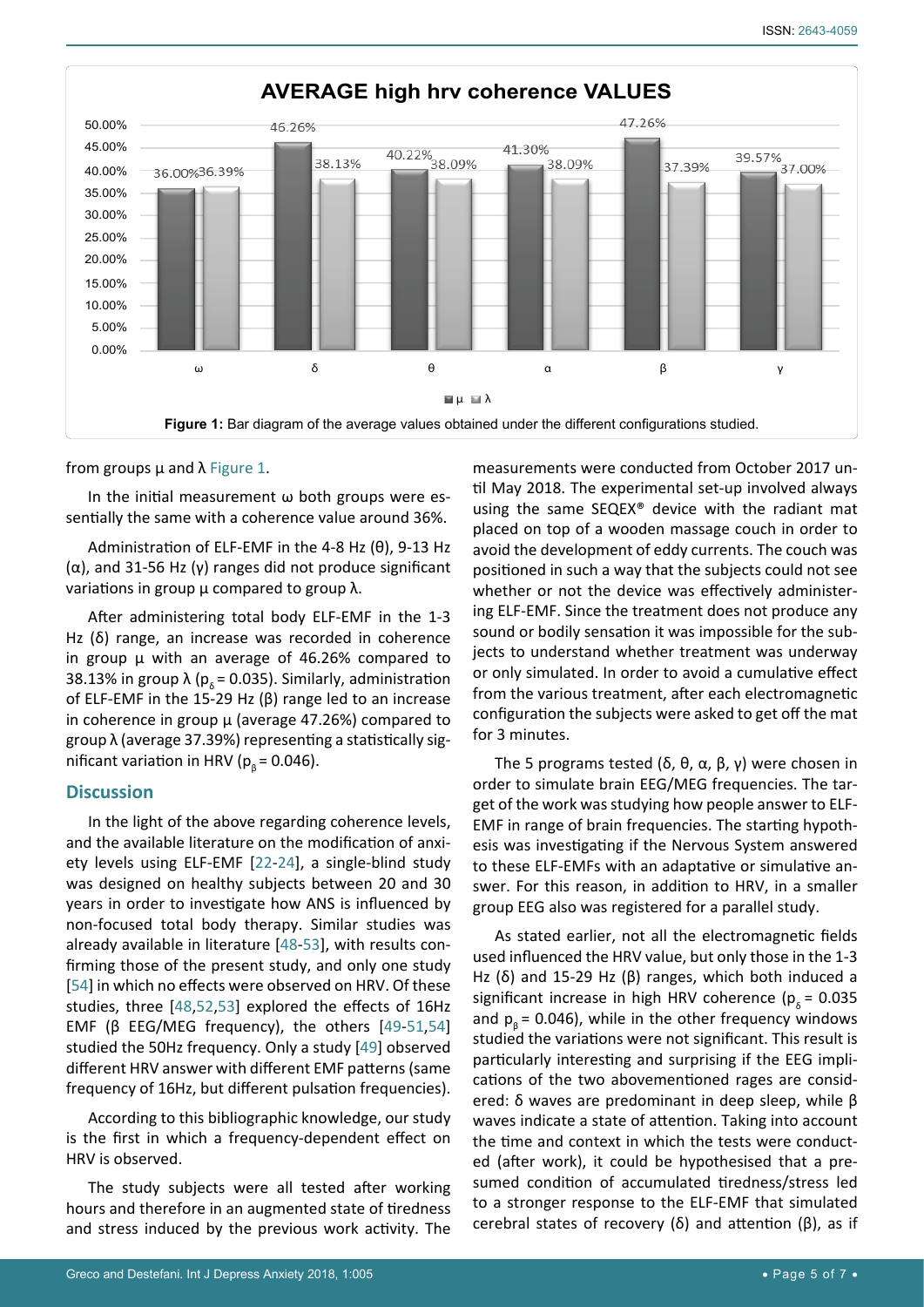indicating two states that were lacking at that precise moment and context.

However, this remains only a hypothesis of the authors. During the study, sample measurements were taken from the two groups of EEC traces, but these have not yet been analysed and will be the subject of a subsequent paper.

It would also be expedient to conduct further investigations during different times of day and week to assess whether the ELF-EMF windows applicable in order to increase the level of HRV coherence effectively depend on external factors (like work activity, circadian rhythm) acting on the individual.

If the latter hypothesis is confirmed, it would also help explain another aspect of the operation of ELF-EMF therapy: part of the therapeutic mechanism obtained using ELF-EMF is probably mediated by the ANS, making it more difficult to formulate a linear model to explain the interaction between ELF-EMF and living systems.

#### **Conclusions**

HRV is seen to be variably sensitive to ELF-EMF, depending on the frequencies used and even under very brief stimulation. Considering the importance of the ANS in the regulation of HRV, an important role is hypothesised for the ANS in the response to ELF-EMF treatment, raising new questions and possible therapeutic applications.

# **Conflicts of Interest**

Dr. Alessandro Greco declares that he provides scientific consultation in the development of new medical research for the company that manufactures the electromagnetic device used.

The other author declares that no conflicts of interest exist.

# **References**

- <span id="page-5-0"></span>1. [Gorelick DA, Zangen A, George MS \(2014\) Transcranial](https://www.ncbi.nlm.nih.gov/pubmed/25069523)  [magnetic stimulation in the treatment of substance addic](https://www.ncbi.nlm.nih.gov/pubmed/25069523)[tion. Ann N Y Acad Sci 1327: 79-93.](https://www.ncbi.nlm.nih.gov/pubmed/25069523)
- 2. [Dougall N, Maayan N, Soares-Weiser K, McDermott LM,](https://www.ncbi.nlm.nih.gov/pmc/articles/PMC4601720/)  [McIntosh A \(2015\) Transcranial magnetic stimulation for](https://www.ncbi.nlm.nih.gov/pmc/articles/PMC4601720/)  [schizophrenia. Schizophr Bull 41: 1220-1222.](https://www.ncbi.nlm.nih.gov/pmc/articles/PMC4601720/)
- <span id="page-5-1"></span>3. [Narayana S, Papanicolaou AC, McGregor A, Boop FA,](https://www.ncbi.nlm.nih.gov/pubmed/25342309)  [Wheless JW \(2015\) Clinical applications of transcranial](https://www.ncbi.nlm.nih.gov/pubmed/25342309)  [magnetic stimulation in pediatric neurology. J Child Neurol](https://www.ncbi.nlm.nih.gov/pubmed/25342309)  [30: 1111-1124.](https://www.ncbi.nlm.nih.gov/pubmed/25342309)
- <span id="page-5-2"></span>4. Schmidt A, Thews G (1989) Autonomic nervous system. In: Janig W, Human physiology. (2nd edn), NY: Springer-Verlag, New York, 333-370.
- <span id="page-5-3"></span>5. [Roth WT, Doberenz S, Dietel A, Conrad A, Mueller A, et al.](https://www.ncbi.nlm.nih.gov/pubmed/17250853)  [\(2008\) Sympathetic activation in broadly defined general](https://www.ncbi.nlm.nih.gov/pubmed/17250853)[ized anxiety disorder. J Psychiatr Res 42: 205-212.](https://www.ncbi.nlm.nih.gov/pubmed/17250853)
- <span id="page-5-4"></span>6. [Hoehn-Saric R, McLeod DR \(1988\) The peripheral sym](https://www.ncbi.nlm.nih.gov/pubmed/3047706)[pathetic nervous system. Its role in normal and pathologic](https://www.ncbi.nlm.nih.gov/pubmed/3047706)  [anxiety. Psychiatr Clin North Am 11: 375-386.](https://www.ncbi.nlm.nih.gov/pubmed/3047706)
- <span id="page-5-5"></span>7. [Pohjavaara P, Telaranta T, Väisänen E \(2003\) The role of](https://www.ncbi.nlm.nih.gov/pubmed/12745792)  [the sympathetic nervous system in anxiety: Is it possible to](https://www.ncbi.nlm.nih.gov/pubmed/12745792)  [relieve anxiety with endoscopic sympathetic block? Nord J](https://www.ncbi.nlm.nih.gov/pubmed/12745792)  [Psychiatry 57: 55-60.](https://www.ncbi.nlm.nih.gov/pubmed/12745792)
- <span id="page-5-6"></span>8. [Telaranta T \(2003\) Psychoneurological applications of en](https://www.ncbi.nlm.nih.gov/pubmed/14673667)[doscopic sympathetic blocks \(ESB\). Clin Auton Res 13:](https://www.ncbi.nlm.nih.gov/pubmed/14673667)  [120-121.](https://www.ncbi.nlm.nih.gov/pubmed/14673667)
- <span id="page-5-7"></span>9. [Bandelow B, Michaelis S \(2015\) Epidemiology of anxiety](https://www.ncbi.nlm.nih.gov/pmc/articles/PMC4610617/)  [disorders in the 21st century. Dialogues Clin Neurosci 17:](https://www.ncbi.nlm.nih.gov/pmc/articles/PMC4610617/)  [327-335.](https://www.ncbi.nlm.nih.gov/pmc/articles/PMC4610617/)
- <span id="page-5-8"></span>10. [Acharya UR, Paul Joseph K, Kannathal N, Lim CM, Suri JS](https://www.ncbi.nlm.nih.gov/pubmed/17111118)  [\(2006\) Heart rate variability: A review. Med Bio Eng Com](https://www.ncbi.nlm.nih.gov/pubmed/17111118)[put 44: 1031-1051.](https://www.ncbi.nlm.nih.gov/pubmed/17111118)
- <span id="page-5-9"></span>11. [Bigger JT Jr, Fleiss JL, Steinman RC, Rolnitzky LM, Klei](https://www.ncbi.nlm.nih.gov/pubmed/1728446)[ger RE, et al. \(1992\) Frequency domain measures of heart](https://www.ncbi.nlm.nih.gov/pubmed/1728446)  [period variability and mortality after myocardial infarction.](https://www.ncbi.nlm.nih.gov/pubmed/1728446)  [Circulation 85: 164-171.](https://www.ncbi.nlm.nih.gov/pubmed/1728446)
- <span id="page-5-10"></span>12. [Lombardi F, Stein PK \(2011\) Origin of heart rate variability](https://www.ncbi.nlm.nih.gov/pmc/articles/PMC3233900/)  [and turbulence: An appraisal of autonomic modulation of](https://www.ncbi.nlm.nih.gov/pmc/articles/PMC3233900/)  [cardiovascular function. Front Physiol 2: 95.](https://www.ncbi.nlm.nih.gov/pmc/articles/PMC3233900/)
- <span id="page-5-11"></span>13. [Usui H, Nishida Y \(2015\) Relationship between physical](https://www.ncbi.nlm.nih.gov/pubmed/25680660)  [activity and the very low-frequency component of heart rate](https://www.ncbi.nlm.nih.gov/pubmed/25680660)  [variability after stroke. J Stroke Cerebrovasc Dis 24: 840-](https://www.ncbi.nlm.nih.gov/pubmed/25680660) [843.](https://www.ncbi.nlm.nih.gov/pubmed/25680660)
- <span id="page-5-12"></span>14. [Nickel P, Nachreiner F \(2003\) Sensitivity and diagnosticity](https://www.ncbi.nlm.nih.gov/pubmed/15055455)  [of the 0.1-Hz component of heart rate variability as an indi](https://www.ncbi.nlm.nih.gov/pubmed/15055455)[cator of mental workload. Hum Factors 45: 575-590.](https://www.ncbi.nlm.nih.gov/pubmed/15055455)
- <span id="page-5-13"></span>15. [Jönsson P \(2007\) Respiratory sinus arrhythmia as a func](https://www.ncbi.nlm.nih.gov/pubmed/16989914)[tion of state anxiety in healthy individuals. Int J Psycho](https://www.ncbi.nlm.nih.gov/pubmed/16989914)[physiol 63: 48-54.](https://www.ncbi.nlm.nih.gov/pubmed/16989914)
- <span id="page-5-14"></span>16. [Brosschot JF, Van Dijk E, Thayer JF \(2007\) Daily worry is re](https://www.ncbi.nlm.nih.gov/pubmed/17020787)[lated to low heart rate variability during waking and the subse](https://www.ncbi.nlm.nih.gov/pubmed/17020787)[quent nocturnal sleep period. Int J Psychophysiol 63: 39-47.](https://www.ncbi.nlm.nih.gov/pubmed/17020787)
- <span id="page-5-15"></span>17. [Cohen H, Kotler M, Matar MA, Kaplan Z, Loewenthal U, et](https://www.ncbi.nlm.nih.gov/pubmed/9821570)  [al. \(1998\) Analysis of heart rate variability in posttraumatic](https://www.ncbi.nlm.nih.gov/pubmed/9821570)  [stress disorder patients in response to a trauma-related re](https://www.ncbi.nlm.nih.gov/pubmed/9821570)[minder. Biol Psychiatry 44: 1054-1059.](https://www.ncbi.nlm.nih.gov/pubmed/9821570)
- <span id="page-5-16"></span>18. [Porges SW \(2003\) The polyvagal theory: Phylogenetic con](https://www.ncbi.nlm.nih.gov/pubmed/12954445)[tributions to social behavior. Physiol Behav 79: 503-513.](https://www.ncbi.nlm.nih.gov/pubmed/12954445)
- <span id="page-5-17"></span>19. [Porges SW \(2007\) The polyvagal perspective. Biol Psychol](https://www.ncbi.nlm.nih.gov/pubmed/17049418)  [74: 116-143.](https://www.ncbi.nlm.nih.gov/pubmed/17049418)
- <span id="page-5-18"></span>20. [Haselton JR, Solomon IC, Motekaitis AM, Kaufman MP](https://www.ncbi.nlm.nih.gov/pubmed/1400025)  [\(1992\) Bronchomotor vagal preganglionic cell bodies in](https://www.ncbi.nlm.nih.gov/pubmed/1400025)  [the dog: An anatomic and functional study. J Appl Physiol](https://www.ncbi.nlm.nih.gov/pubmed/1400025)  [\(1985\) 73: 1122-1129.](https://www.ncbi.nlm.nih.gov/pubmed/1400025)
- <span id="page-5-19"></span>21. [Gatti PJ, Johnson TA, Massari VJ \(1996\) Can neurons in](https://www.ncbi.nlm.nih.gov/pubmed/8867095)  [the nucleus ambiguus selectively regulate cardiac rate and](https://www.ncbi.nlm.nih.gov/pubmed/8867095)  [atrio-ventricular conduction? J Auton Nerv Syst 57: 123-127.](https://www.ncbi.nlm.nih.gov/pubmed/8867095)
- <span id="page-5-20"></span>22. [Djordjevic NZ, Paunović MG, Peulić AS \(2017\) Anxiety-like](https://www.ncbi.nlm.nih.gov/pubmed/28756602)  [behavioural effects of extremely low-frequency electro](https://www.ncbi.nlm.nih.gov/pubmed/28756602)[magnetic field in rats. Environ Sci Pollut Res Int 24: 21693-](https://www.ncbi.nlm.nih.gov/pubmed/28756602) [21699.](https://www.ncbi.nlm.nih.gov/pubmed/28756602)
- <span id="page-5-21"></span>23. [Rostami A, Shahani M, Zarrindast MR, Semnanian S, Rah](https://www.ncbi.nlm.nih.gov/pubmed/27330708)[mati Roudsari M, et al. \(2016\) Effects of 3 Hz and 60 Hz](https://www.ncbi.nlm.nih.gov/pubmed/27330708)  [extremely low frequency electromagnetic fields on anxi](https://www.ncbi.nlm.nih.gov/pubmed/27330708)[ety-like behaviors, memory retention of passive avoidance](https://www.ncbi.nlm.nih.gov/pubmed/27330708)  [and electrophysiological properties of male rats. J Lasers](https://www.ncbi.nlm.nih.gov/pubmed/27330708)  [Med Sci 7: 120-125.](https://www.ncbi.nlm.nih.gov/pubmed/27330708)
- <span id="page-5-22"></span>24. [Lai J, Zhang Y, Liu X, Zhang J, Ruan G, et al. \(2016\) Effects](https://www.ncbi.nlm.nih.gov/pubmed/26593281)  [of extremely low frequency electromagnetic fields \(100μT\)](https://www.ncbi.nlm.nih.gov/pubmed/26593281)  [on behaviors in rats. Neurotoxicology 52: 104-113.](https://www.ncbi.nlm.nih.gov/pubmed/26593281)